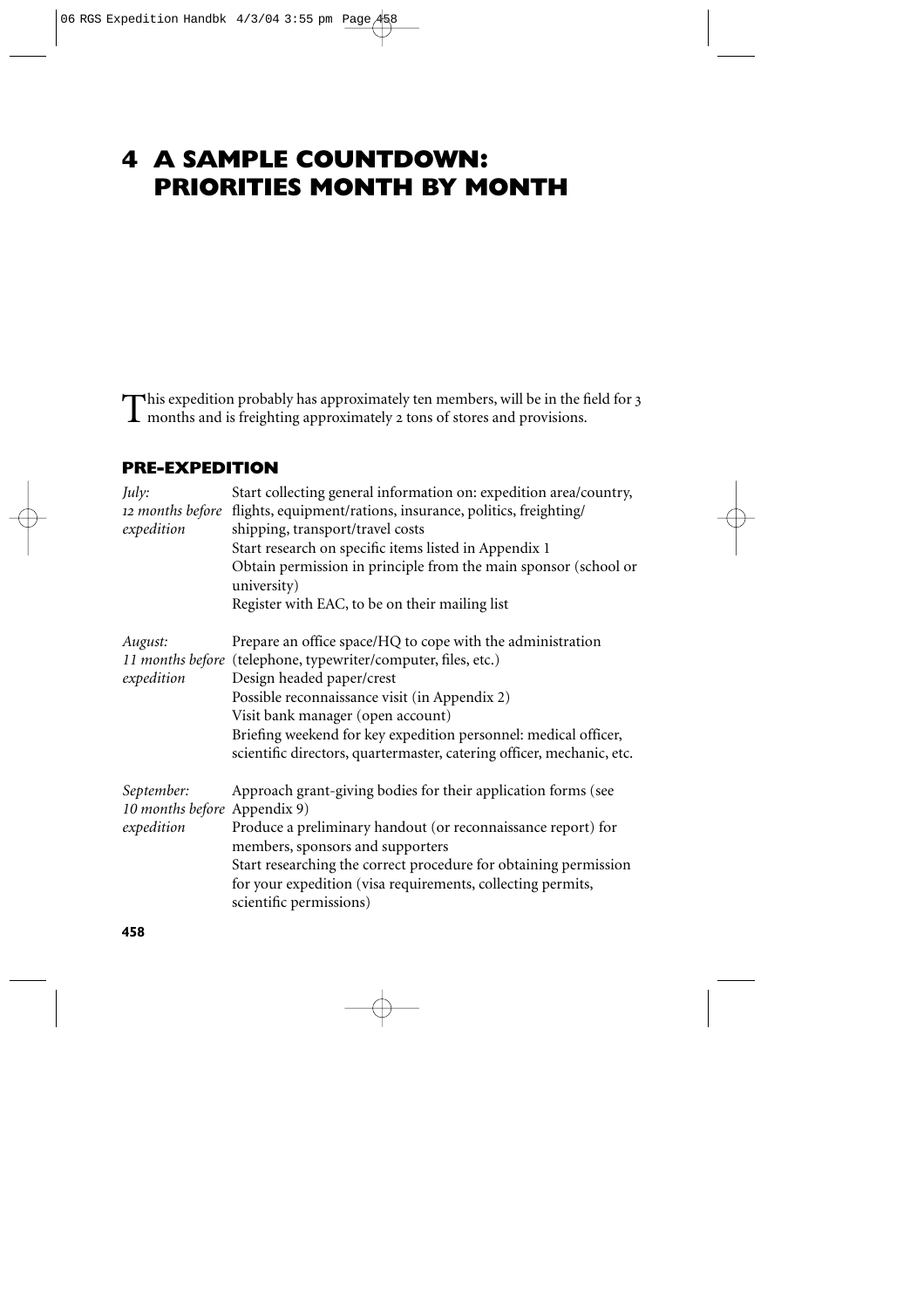#### APPENDIX 4: A SAMPLE COUNTDOWN

# First draft of the budget

| October:<br>9 months before<br>expedition  | Print headed notepaper (for examples, see page Appendix 6)<br>Start negotiating on flights, freighting, equipment, rations,<br>insurance, etc.<br>Start finalising on team<br>Start approaching grant-giving bodies (deadlines usually<br>October-March)<br>Book for EAC "Planning a Small Expedition Seminar" in November                 |
|--------------------------------------------|--------------------------------------------------------------------------------------------------------------------------------------------------------------------------------------------------------------------------------------------------------------------------------------------------------------------------------------------|
| November:<br>8 months before<br>expedition | Attend EAC seminars<br>Finalise team objectives of the expedition<br>Allocate responsibilities to members<br>Draft brochure for comment<br>Second draft budget<br>Start administration of personnel (personal details, etc.)<br>Check passports<br>Prepare timetable for inoculations<br>Book courses for any specialist training required |
| December:<br>7 months before<br>expedition | Final budget (more detailed)<br>Production of expedition brochure<br>Ration requirements finalised<br>First training weekend for whole expedition<br>Possible reconnaissance visit (see Appendix 2)<br>Equipment lists drafted and typed<br>Apply for visas (may be required earlier)                                                      |
| January:<br>6 months before<br>expedition  | Sponsorship drive for support, equipment loan and funds<br>Official approach to host country for permission (some countries<br>need earlier notification)<br>Notification to Foreign and Commonwealth Office and British<br>Embassy in host country<br>Start collecting and packing equipment (containers?)                                |
| February:<br>5 months before<br>expedition | All equipment to have arrived for packing<br>Packing weekends (weighing, numbering, listing)<br>Prepare manifest (list) for insurance, freight and members<br>Send manifest with costings to insure equipment from date of<br>packing until date of return to UK. Settle insurance premium<br>before freight departure                     |
|                                            | 459                                                                                                                                                                                                                                                                                                                                        |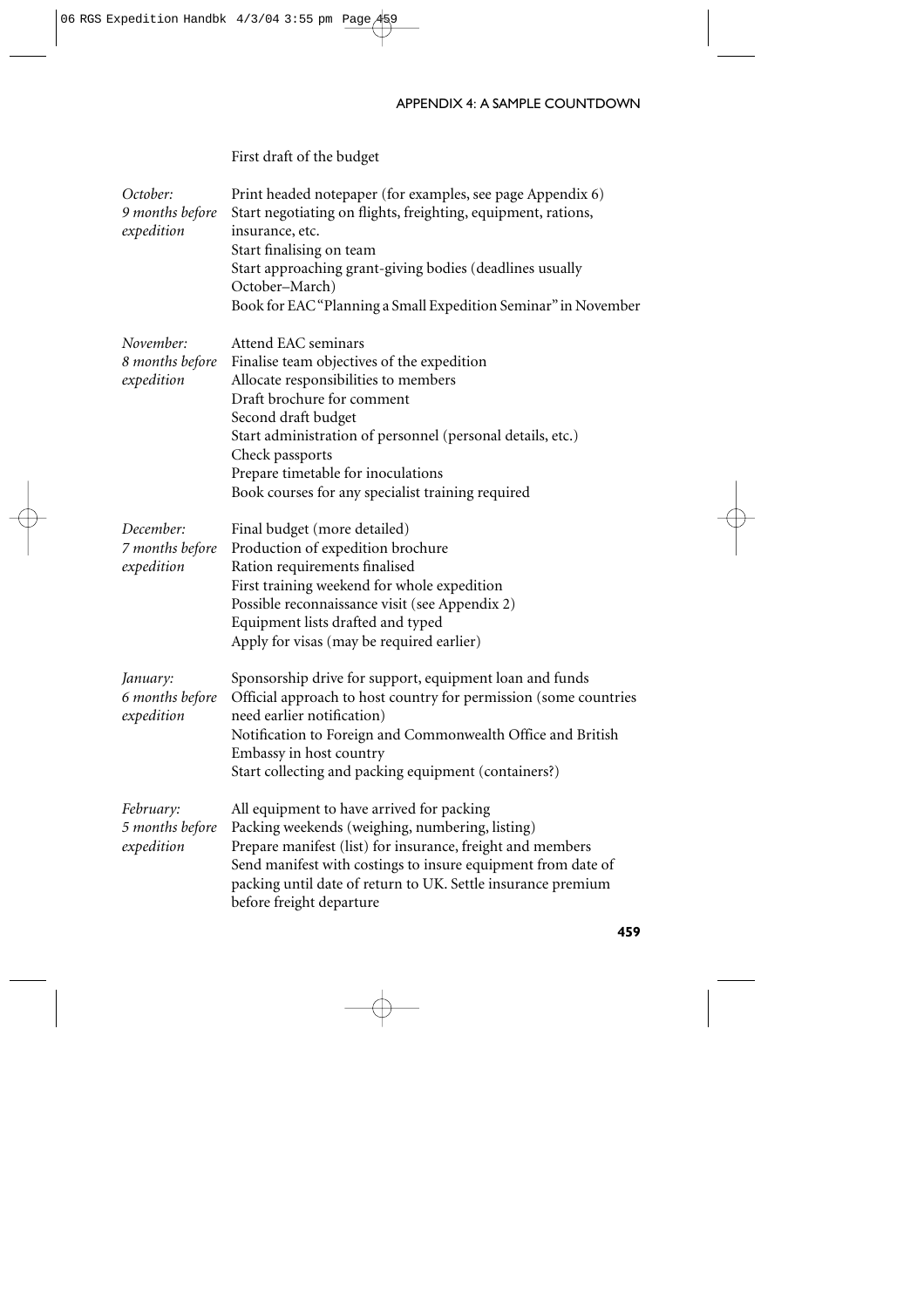#### EXPEDITION HANDBOOK

| March:<br>4 months before<br>expedition | Send freight off minus deliver to port. Liaise with customs<br>Arrange customs and storage in host country<br>Book flights (deposit down)<br>Discuss baggage allowance<br>Possible launch for sponsors and relations                                                                                                                                            |
|-----------------------------------------|-----------------------------------------------------------------------------------------------------------------------------------------------------------------------------------------------------------------------------------------------------------------------------------------------------------------------------------------------------------------|
| April:<br>3 months before<br>expedition | Tidy up expedition paperwork. Copy key files to take<br>Training weekends (get boots worn-in, etc.)<br>Medical checks by expedition doctor<br>Finalise financial arrangements in host country (open account)<br>Final briefing reports for contacts in host country British<br>Embassy and Foreign Office<br>Review final situation and amend plans accordingly |
| May:<br>2 months before<br>expedition   | Contingency (e.g. chase permits if not already received)<br>Press release and possible press conference<br>Contact editors about possible articles                                                                                                                                                                                                              |
| June:<br>1 month before<br>expedition   | Final briefing of parents (circular)<br>Newsletter to sponsors<br>Organise/brief home agent<br>Establish communication lines<br>Prepare "in-flight" dossiers for members                                                                                                                                                                                        |

## **IN THE FIELD**

| July:              | Advance party departs                                                                                                        |
|--------------------|------------------------------------------------------------------------------------------------------------------------------|
| month 1            | Field accounts opened                                                                                                        |
| in the field       | Establish regular communication with UK home agent                                                                           |
|                    | Main party departs                                                                                                           |
|                    | Reception for supporters in host country                                                                                     |
| August:<br>month 2 | Send newsletter/postcard to sponsors (take out ready-typed<br>address labels)                                                |
| in the field       | Send mid-expedition report to home agent for friends and<br>relatives                                                        |
|                    | Take photographs and/or test products (this will take longer than<br>you imagine, and many expeditions fail to do this well) |

**460**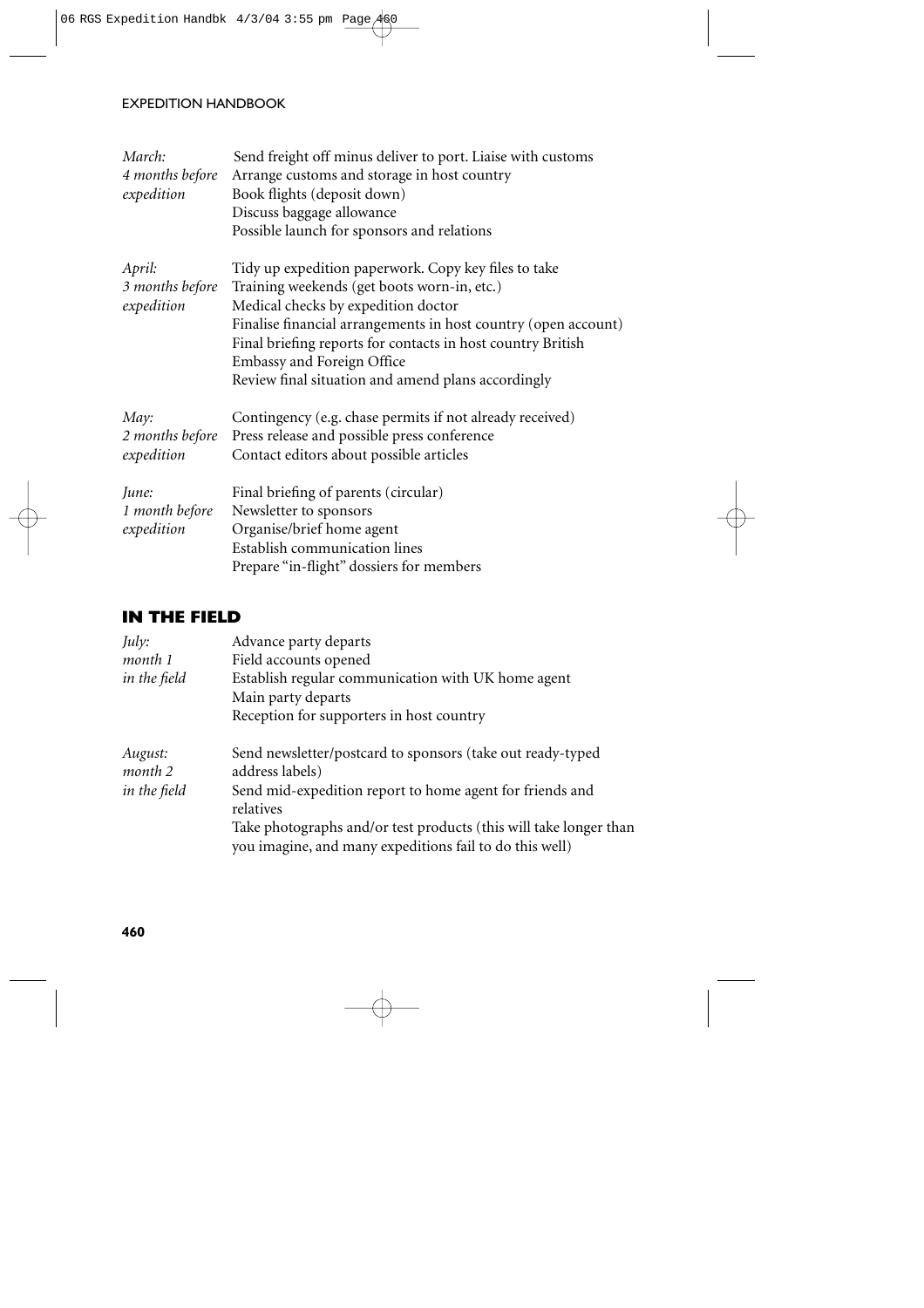#### APPENDIX 4: A SAMPLE COUNTDOWN

| September: | Thank-you reception for hosts – main party returns |
|------------|----------------------------------------------------|
| month 3 in | Medical check for all members                      |
| the field  | Rear party returns                                 |
|            | Thank-you letters to host country                  |
|            | Field accounts closed                              |

### **POST-EXPEDITION**

| October:<br>1 month after<br>expedition   | Leader to prepare preliminary report<br>Sponsors thanked and informed (photographs sent)<br>Approach local and national media for possible articles/interviews<br>Press release about expedition achievements<br>Review financial situation                        |
|-------------------------------------------|--------------------------------------------------------------------------------------------------------------------------------------------------------------------------------------------------------------------------------------------------------------------|
| November:<br>2 months after<br>expedition | Collect equipment from port (samples to scientific leaders)<br>Members' weekend to collect data for report, look at expedition<br>photographs, repair and return equipment and discuss overall<br>expedition plan<br>Prepare final report outline (see Chapter 33) |
| December:<br>3 months after<br>expedition | Slide presentation of the expedition to the main sponsors and<br>supporters and members                                                                                                                                                                            |
| January:<br>4 months after<br>expedition  | Collect chapters/scientific reports for final report<br>Further photographs and articles (if promised) to sponsors                                                                                                                                                 |
| February:<br>5 months after<br>expedition | Prepare first draft of report. Ask graphic artist friends to work on<br>layout and cover. Select photographs<br>Estimate costs                                                                                                                                     |
| March:<br>6 months after<br>expedition    | Final report (draft) circulated to contributors for comment                                                                                                                                                                                                        |
| April:<br>7 months<br>after expedition    | Choose appropriate printing technique and prepare copy for<br>printers<br>Final report to printers                                                                                                                                                                 |
|                                           |                                                                                                                                                                                                                                                                    |

**461**